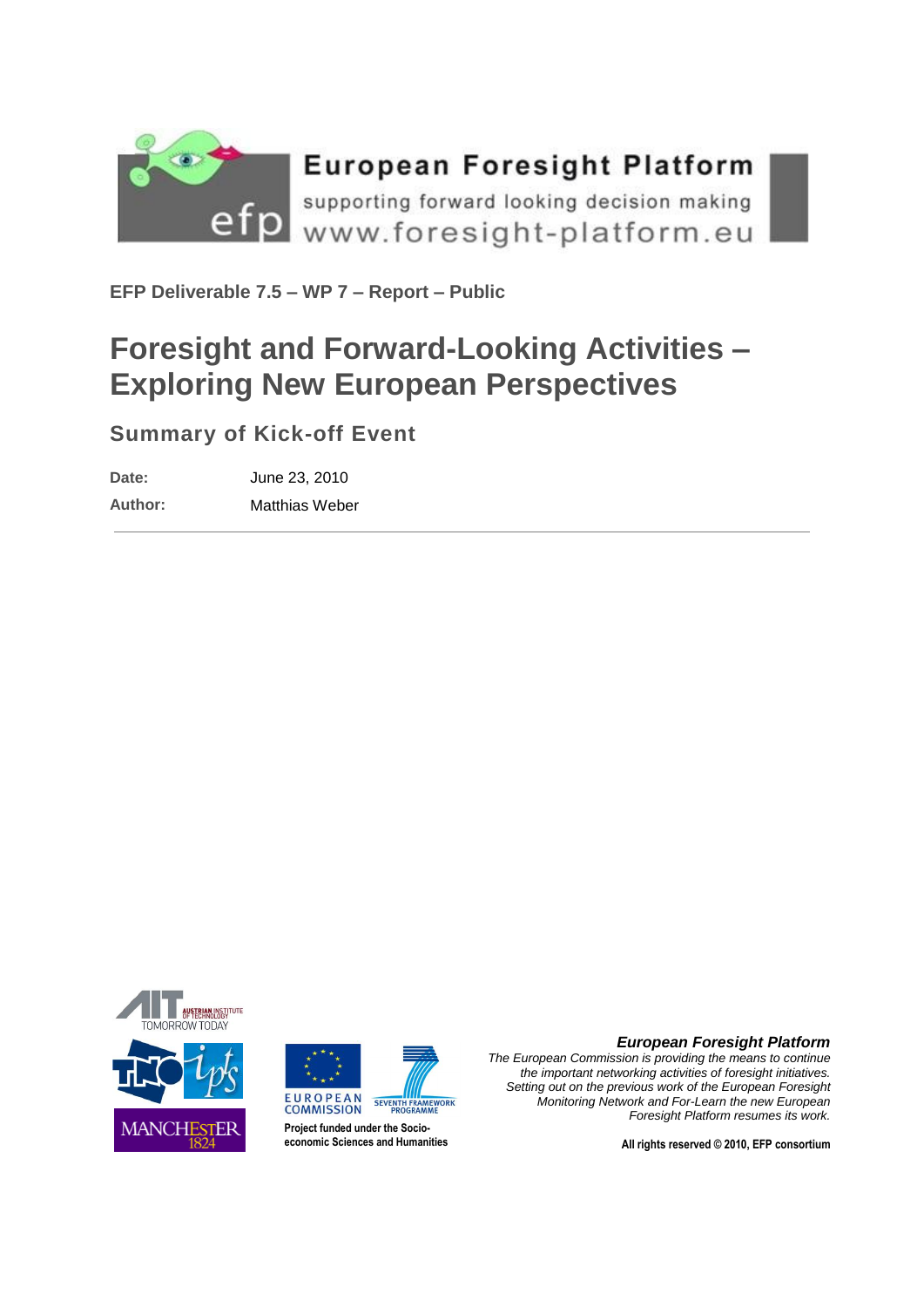

# **Foresight and Forward-Looking Activities - Exploring New European Perspectives**

## **Summary of major findings**

Kick-off Conference of the European Foresight Platform EFP, Vienna, 14/15 June 2010

Forward looking approaches aim at building shared visions of the future European challenges and evaluating the impacts of alternative policies. Foresight combines qualitative and participatory methods with quantitative and operational methods such as Forecasting to support better long-term policies - such as those in regard to the European research and innovation policies.

#### **The future role of foresight for European research and innovation policy**

In a period of crisis, the demand for anticipation and forward-looking knowledge is increasing. Containing uncertainties and navigating on the newly emerging socio-economic and policy landscape are of paramount importance. The foresight community needs to listen carefully to such changing requirements in order to be able to respond to this demand and deliver insights that are of use to policy-making. However, to take advantage of these insights, also policy-makers need to be responsive by formulating their requirements and developing the absorptive capacities that allow incorporating forward-looking knowledge in decision-making.

#### **Key messages to the policy community**

The **need for anticipatory intelligence and structural adaptability** is crucial to pave a way out of a critical situation that is likely to end up with a transformation of the global research and innovation landscape. Anticipation should not be misunderstood in the sense of predicting the future, but as a transparent effort to be prepared for contingencies and wildcards.

At the same time, we can observe a re-focusing of European research and innovation policy "from within", as reflected in the European Research and Innovation Area concept, in the re-focussing of public policy towards Grand Challenges, and more generally in the new Europe 2020 agenda. These developments are in **need for guidance in processes of structural change**. Foresight-inspired approaches have a large potential to contribute to this by helping to:

- Develop visions that can serve as quidepost in debates, and as orientation for action (e.g. in the context of high-level policy debates in the Parliament and the Council).
- Break down the Grand Challenges into more specific and operational medium-level targets (e.g. in the context of the preparations for FP 8).
- Make policies addressing Grand Challenges more coherent across areas and levels (e.g. in the context of Joint Programming).

For foresight to become effective and useful in this sense, changes in the governance of research and innovation policy are also required. The **capacity to generate and to absorb forward-looking intelligence** needs to be established at all decision levels, from local to European to global. Currently, too much emphasis is still put on drawing lessons from past (which is certainly instructive!) rather than exploring pathways into new territories and the corresponding consequences. This change requires to:

Establish a new thinking and mentality that is based on strategic anticipation and action.